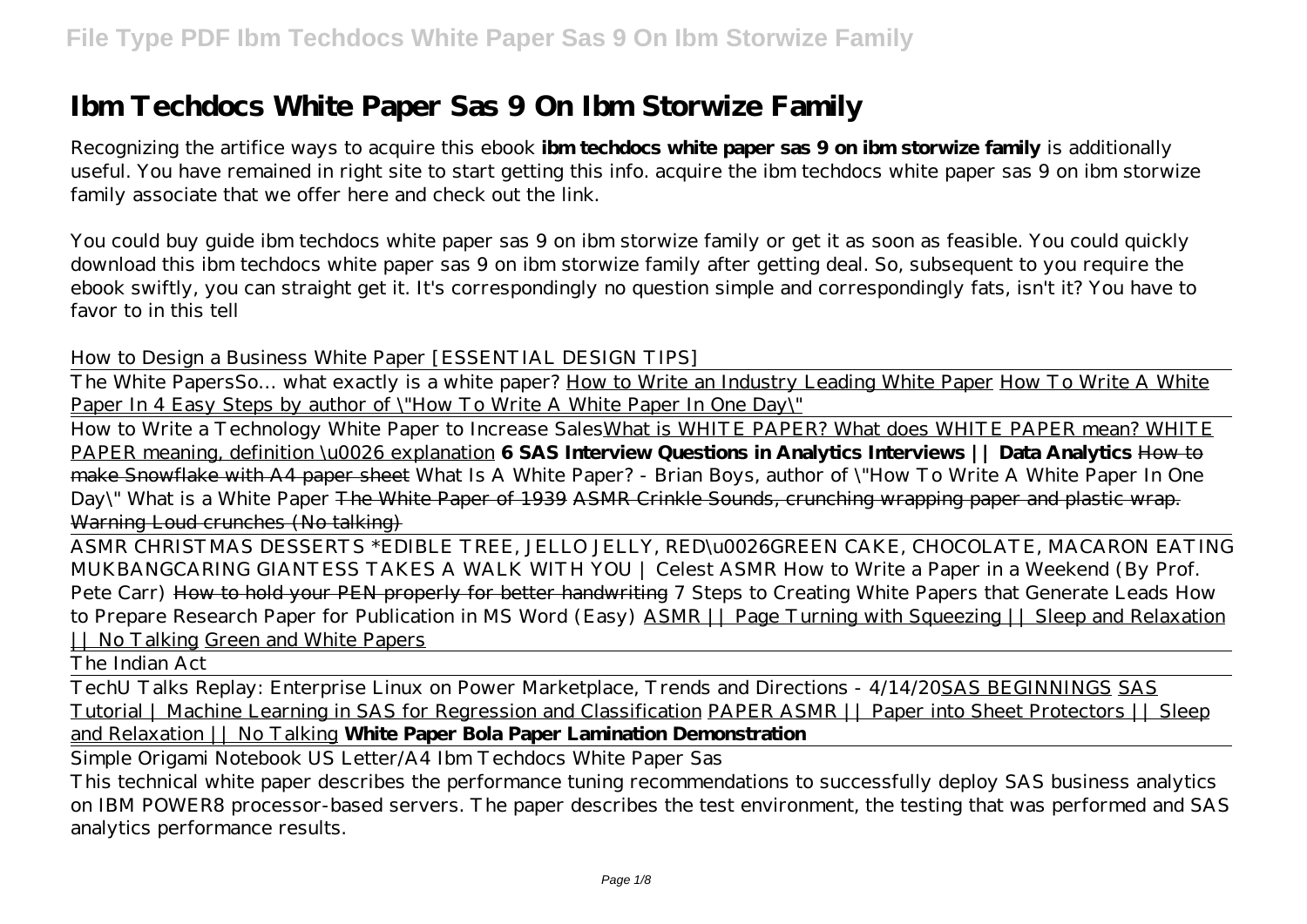IBM Techdocs White Paper: SAS business analytics ...

This paper describes the feature enhancements in IBM XIV Storage System Gen3 (software release 11.1.1) and how these enhancements can help improve I/O performance for SAS business analytics workloads. The paper also demonstrates how SAS Grid is deployed on IBM Power servers with XIV Gen3 and IBM General Parallel File System (GPFS), along with I/O performance data for SAS Grid workloads and ...

IBM Techdocs White Paper: SAS workload performance ...

The paper demonstrates the use cases and benefits of deploying the SAS software on IBM Power Systems using dedicateddonating logical partitions (LPARs) on IBM PowerVM hypervisor. It shows an example of how SAS Grid can be deployed on dedicated-donating LPARs.

IBM Techdocs White Paper: SAS deployment on IBM Power ...

This white paper describes the architecture and best practices deploying SAS Grid Manager 9.3 on a large SMP IBM Power Server running IBM AIX 7.1, with IBM XIV Storage System, IBM General Parallel File System (GPFS) and IBM Platform Computing Platform Suite for SAS.

IBM Techdocs White Paper: SAS 9.3 grid deployment on IBM ...

Ibm Techdocs White Paper Sas 9 On Ibm Storwize Family White Papers are published by the Technical Support organizations to provide guidance and detailed technical information on the installation, use and management of

Ibm Techdocs White Paper Sas 9 On Ibm Storwize Family ...

IBM Techdocs White Paper: SAS 9.3 grid deployment on IBM ... IBM® Power® servers along with IBM enterprise storage and IBM Spectrum Scale™ (formerly IBM GPFS™), provide a highly resilient and high performance infrastructure required for deploying SAS in a distributed grid environment.

Ibm Techdocs White Paper Sas 9 On Ibm Storwize Family

This paper is a quick-reference guide for Spectrum Scale configuration and tuning parameters for deploying SAS on IBM Power servers with IBM AIX®. IBM Techdocs White Paper: IBM Spectrum Scale (formerly GPFS) tuning guidelines for deploying SAS on IBM Power servers

IBM Techdocs White Paper: IBM Spectrum Scale (formerly ...

ease you to look guide ibm techdocs white paper sas 9 on ibm storwize family as you such as. By searching the title, publisher, or authors of guide you in point of fact want, you can discover them rapidly. In the house, workplace, or perhaps in your method can be every best area within net connections. If you seek to download and install the ibm techdocs white paper sas 9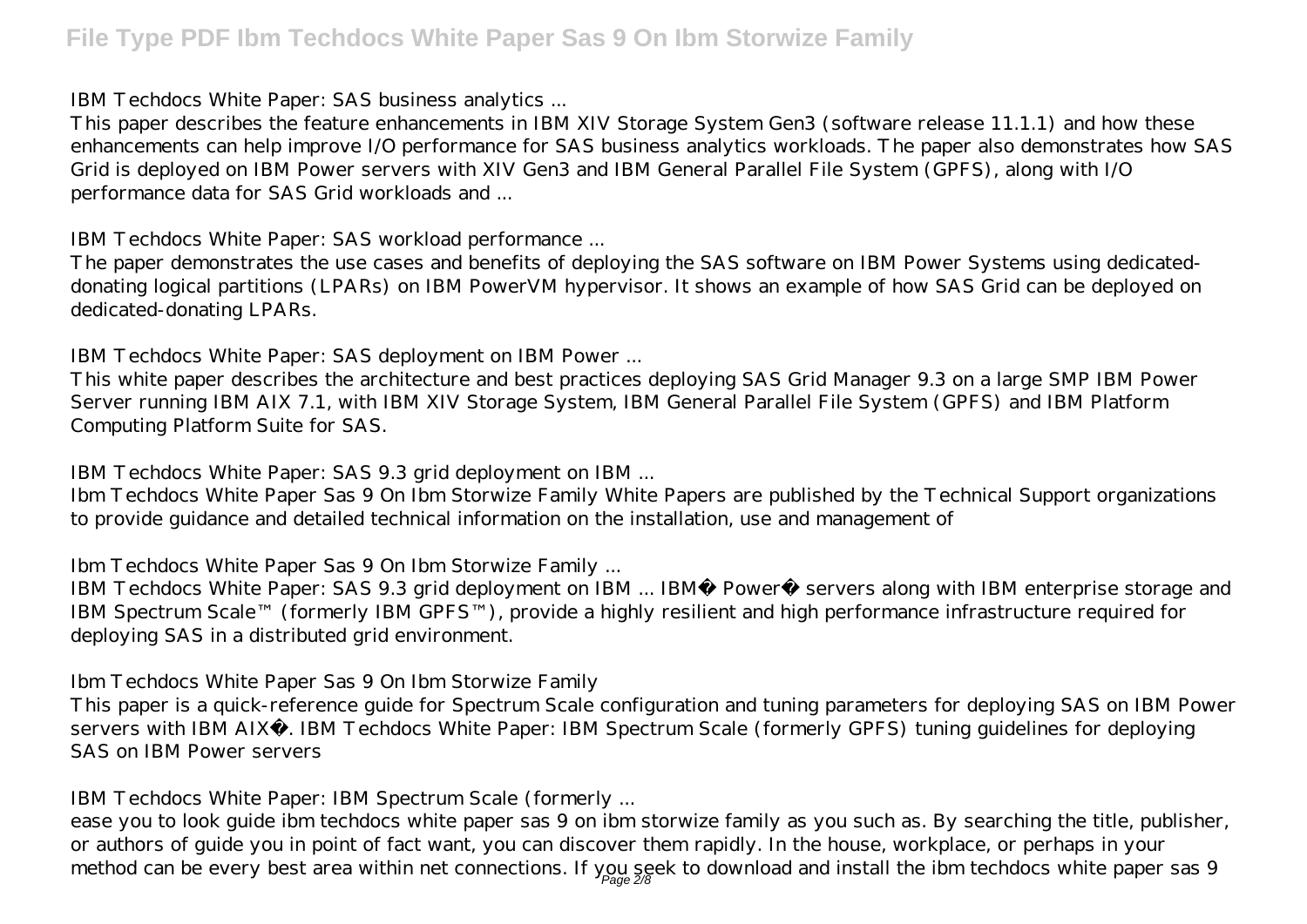on ibm storwize family, it is very easy then, past currently we extend the partner to buy and create bargains to download ...

Ibm Techdocs White Paper Sas 9 On Ibm Storwize Family

IBM Installation Manager is a tool for installing and maintaining computer software on a wide range of platforms. It provides both graphical and non-graphical interfaces. This document provides information on planning and using Installation Manager on z/OS. It was written by Jeff Mierzejewski, who works on the IBM WebSphere for z/OS Install and Configuration team out of Poughkeepsie, New York.

IBM Techdocs White Paper: IBM Installation Manager for z/OS

Use the above search bar to locate documents within the Techdocs Library. This site provides access to the Technical Sales Support organization's technical information database. It gives you access to the most current installation, planning and technical support information available from IBM technical sales support, and is constantly updated.

IBM: Techdocs - the Technical Sales Library

These 2-pager tuning guides provide a starting point for performance optimization from a system-wide perspective to create an enhanced environment for SAS® 9 on IBM® POWER™ processor-based servers that run IBM AIX5, IBM AIX 6 and AIX 7.

IBM Techdocs White Paper: AIX 5L, AIX 6 and AIX 7 Tuning ...

White Papers. Abstract. ... a starting point for performance optimization from a system-wide perspective to create an enhanced environment for SAS® 9 on IBM® POWER™ processor-based servers that run IBM AIX5, IBM AIX 6 and AIX 7. Content. SAS AIX 5 Tuning Guide-2-pager\_feb2014.pdf.

AIX 5L, AIX 6 and AIX 7 Tuning Guides for deploying SAS ...

The IBM Virtualization Engine TS7700 Series is the latest in the line of tape virtualization products that has revolutionized the way mainframe customers utilize their tape resources. One of the key reasons to use tape is for recovery of critical operations in the event of a disaster. The TS7700, in a Grid configuration, provides for automatic, remote replication of data that supports recovery ...

White Paper - TS7700 Copy Export - IBM

In this project the AIX feature of Live Update was validated successfully on SAP systems. The scope of the validation included small to medium sized SAP systems with ABAP stack. Any issues found during testing were investigated and resolved. They are documented in this paper together with a set of best practices collected during the project.

IBM Techdocs White Paper: SAP Applications with AIX Live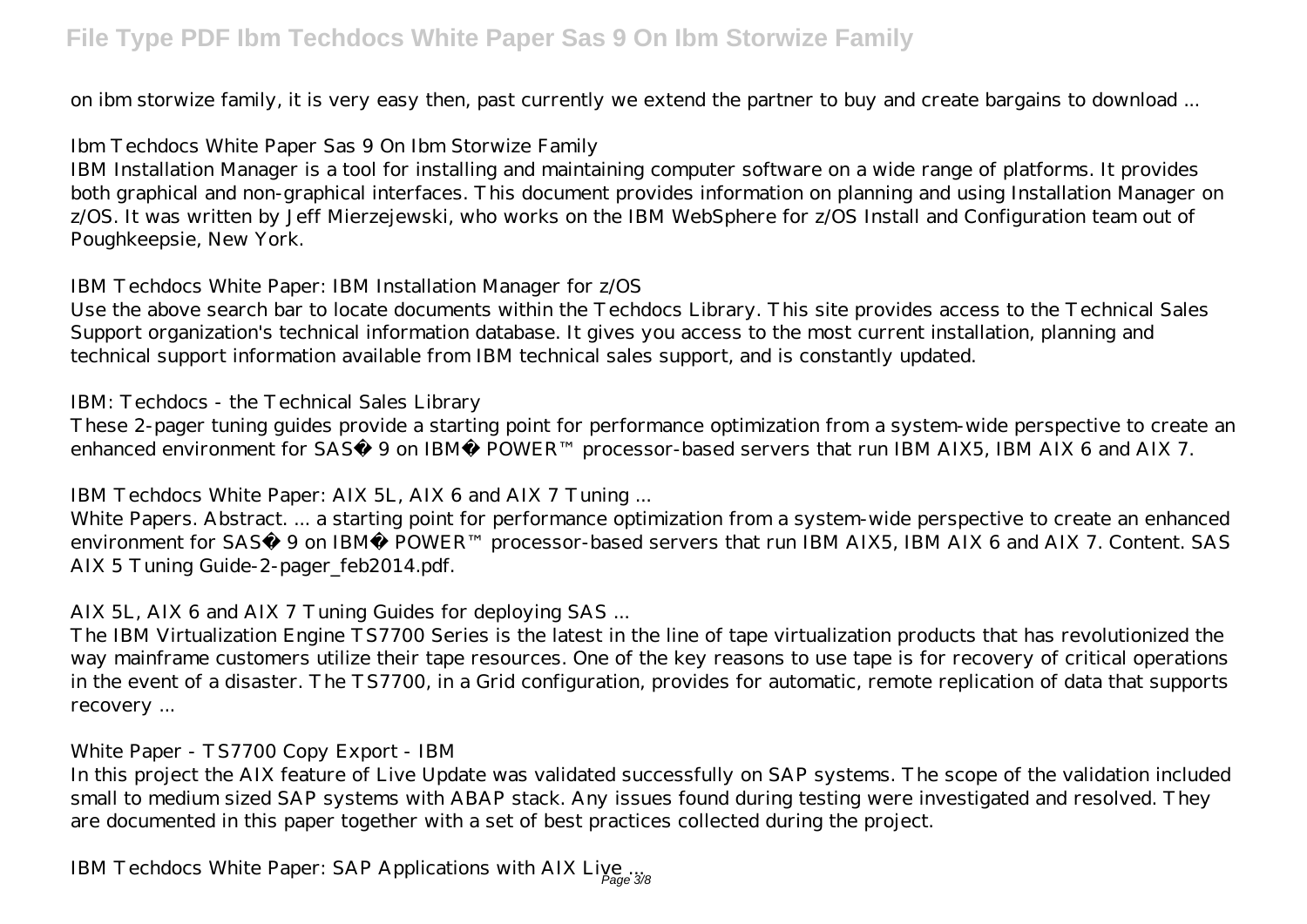This white paper describes the architecture and best practices deploying SAS Grid Manager 9.3 on a large SMP IBM Power Server running IBM AIX 7.1, with IBM XIV Storage System, IBM General Parallel File System (GPFS) and IBM Platform Computing Platform Suite for SAS.

SAS 9.3 grid deployment on IBM Power servers with IBM XIV ...

This paper describes several tests the companies jointly performed with IBM System z, DB2 for z/OS and the SAP for Insurance application. The focus of the IBM efforts and this paper was on the interactions of the application with the IBM supplied infrastructure.

IBM Techdocs White Paper: IBM System z: SAP for Insurance ...

IBM Director of Licensing, IBM Corporation, North Castle Drive, Armonk, NY 10504-1785 U.S.A. The following paragraph does not apply to the United Kingdom or any other country where such provisions are inconsistent with local law: INTERNATIONAL BUSINESS MACHINES CORPORATION

WebSphere Application Server V7 ... - redbooks.ibm.com

IBM added a note to the Techdocs home page that said the site is being sunset on 11/1/2020 and all documents will be found here. To show how unhelpful that link was, I did a search for a new white paper on SIIS (WP102806) from April 2020 and received almost 14,000 hits. And the white paper name itself was changed externally but not internally.

Free GSE UK Conference and IBM Techdocs Snafu - Watson Walker

In Papers of the Symposium on Interpreters and Interpretive Techniques, SIGPLAN '87, pages 1--13, New York, NY, USA, 1987. ... A comparison of PowerVM and x86-based virtualization performance. Technical Report WP101574, IBM Techdocs White Papers, 2010. Google Scholar; T. Suganuma, T. Yasue, and T. Nakatani. A region-based compilation technique ...

Generalized just-in-time trace compilation using a ...

For more than a century IBM has been dedicated to every client's success and to creating innovations that matter for the world

This IBM® Redbooks® publication illustrates implementation, testing, and helpful scenarios with IBM Power® Systems 780 and 795 using the comprehensive set of the Power virtualization features. We focus on the Power Systems functional improvements, in particular, highlighting the reliability, availability, and serviceability (RAS) features of the enterprise servers. This document highlights IBM Power Systems Enterprise Server features, such as system scalability, virtualization features, and logical partitioning among others. This book provides a documented deployment model for Power 780 and Power 795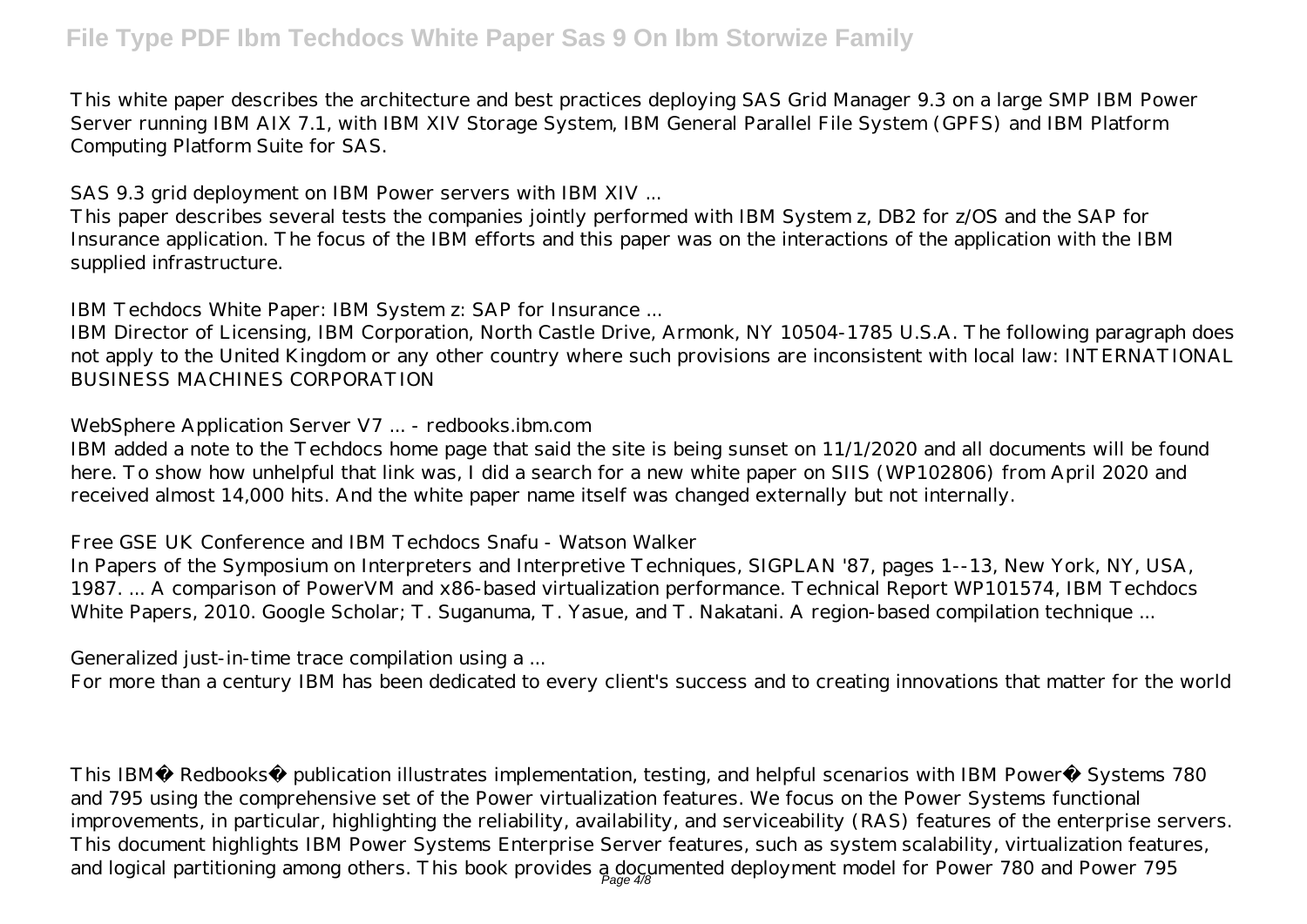within a virtualized environment, which allows clients to plan a foundation for exploiting and using the latest features of the IBM Power Systems Enterprise Servers. The target audience for this book includes technical professionals (IT consultants, technical support staff, IT Architects, and IT Specialists) responsible for providing IBM Power Systems solutions and support.

This IBM® Redbooks® publication provides an introduction to PowerVMTM virtualization technologies on Power System servers. PowerVM is a combination of hardware, firmware, and software that provides CPU, network, and disk virtualization. These are the main virtualization technologies: POWER7, POWER6, and POWER5 hardware POWER Hypervisor Virtual I/O Server Though the PowerVM brand includes partitioning, management software, and other offerings, this publication focuses on the virtualization technologies that are part of the PowerVM Standard and Enterprise Editions. This publication is also designed to be an introduction guide for system administrators, providing instructions for these tasks: Configuration and creation of partitions and resources on the HMC Installation and configuration of the Virtual I/O Server Creation and installation of virtualized partitions Examples using AIX, IBM i, and Linux This edition has been updated with the latest updates available and an improved content organization.

This IBM® RedpaperTM publication describes the adapter-based virtualization capabilities that are being deployed in high-end IBM POWER7+TM processor-based servers. Peripheral Component Interconnect Express (PCIe) single root I/O virtualization (SR-IOV) is a virtualization technology on IBM Power Systems servers. SR-IOV allows multiple logical partitions (LPARs) to share a PCIe adapter with little or no run time involvement of a hypervisor or other virtualization intermediary. SR-IOV does not replace the existing virtualization capabilities that are offered as part of the IBM PowerVM® offerings. Rather, SR-IOV compliments them with additional capabilities. This paper describes many aspects of the SR-IOV technology, including: A comparison of SR-IOV with standard virtualization technology Overall benefits of SR-IOV Architectural overview of SR-IOV Planning requirements SR-IOV deployment models that use standard I/O virtualization Configuring the adapter for dedicated or shared modes Tips for maintaining and troubleshooting your system Scenarios for configuring your system This paper is directed to clients, IBM Business Partners, and system administrators who are involved with planning, deploying, configuring, and maintaining key virtualization technologies.

IBM® FlashSystem 9100 combines the performance of flash and Non-Volatile Memory Express (NVMe) with the reliability and innovation of IBM FlashCore® technology and the rich features of IBM SpectrumTM Virtualize — all in a powerful 2U storage system. Providing intensive data driven multi-cloud storage capacity, FlashSystem 9100 is deeply integrated with the softwaredefined capabilities of IBM Spectrum StorageTM, which allows you to easily add the multi-cloud solutions that best support your business. In this IBM Redbooks® publication, we discuss the product's features and planning steps, architecture, installation, configuration, and hints and tips.

This IBM® Redbooks® publication addresses performance tuning topics to help leverage the virtualization strengths of the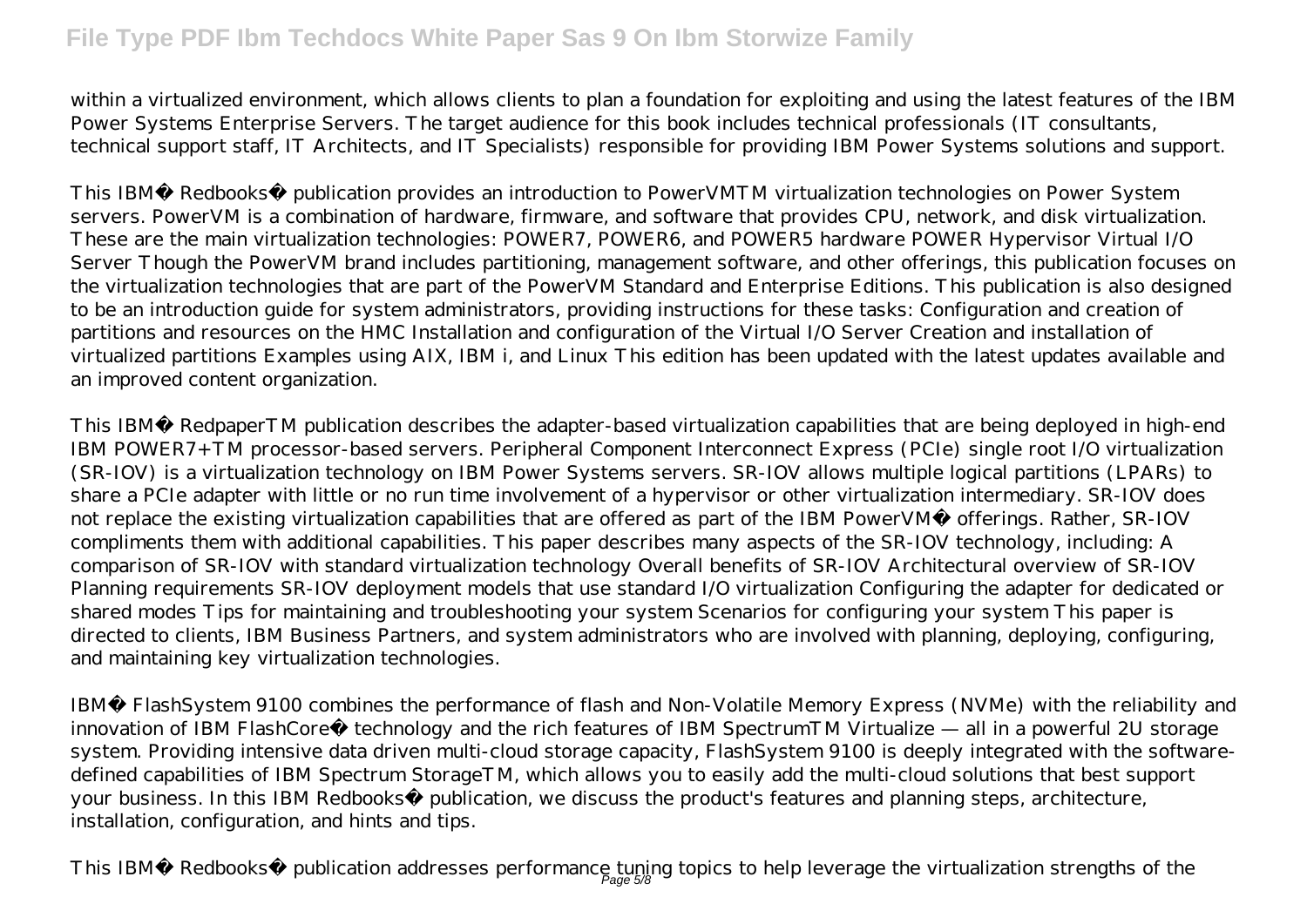POWER® platform to solve clients' system resource utilization challenges, and maximize system throughput and capacity. We examine the performance monitoring tools, utilities, documentation, and other resources available to help technical teams provide optimized business solutions and support for applications running on IBM POWER systems' virtualized environments. The book offers application performance examples deployed on IBM Power SystemsTM utilizing performance monitoring tools to leverage the comprehensive set of POWER virtualization features: Logical Partitions (LPARs), micro-partitioning, active memory sharing, workload partitions, and more. We provide a well-defined and documented performance tuning model in a POWER system virtualized environment to help you plan a foundation for scaling, capacity, and optimization . This book targets technical professionals (technical consultants, technical support staff, IT Architects, and IT Specialists) responsible for providing solutions and support on IBM POWER systems, including performance tuning.

This IBM® Redbooks® publication provides advice and technical information about optimizing and tuning application code to run on systems that are based on the IBM POWER7® and POWER7+ TM processors. This advice is drawn from application optimization efforts across many different types of code that runs under the IBM AIX® and Linux operating systems, focusing on the more pervasive performance opportunities that are identified, and how to capitalize on them. The technical information was developed by a set of domain experts at IBM. The focus of this book is to gather the right technical information, and lay out simple guidance for optimizing code performance on the IBM POWER7 and POWER7+ systems that run the AIX or Linux operating systems. This book contains a large amount of straightforward performance optimization that can be performed with minimal effort and without previous experience or in-depth knowledge. This optimization work can: Improve the performance of the application that is being optimized for the POWER7 system Carry over improvements to systems that are based on related processor chips Improve performance on other platforms The audience of this book is those personnel who are responsible for performing migration and implementation activities on IBM POWER7-based servers, which includes system administrators, system architects, network administrators, information architects, and database administrators (DBAs).

This IBM® Redbooks® publication provides guidance about how to configure, monitor, and manage your IBM DS8880 storage systems to achieve optimum performance, and it also covers the IBM DS8870 storage system. It describes the DS8880 performance features and characteristics, including hardware-related performance features, synergy items for certain operating systems, and other functions, such as IBM Easy Tier® and the DS8000® I/O Priority Manager. The book also describes specific performance considerations that apply to particular host environments, including database applications. This book also outlines the various tools that are available for monitoring and measuring I/O performance for different server environments, and it describes how to monitor the performance of the entire DS8000 storage system. This book is intended for individuals who want to maximize the performance of their DS8880 and DS8870 storage systems and investigate the planning and monitoring tools that are available. The IBM DS8880 storage system features, as described in this book, are available for the DS8880 model family with R8.0 release bundles (Licensed Machine Code (LMC) level 7.8.0).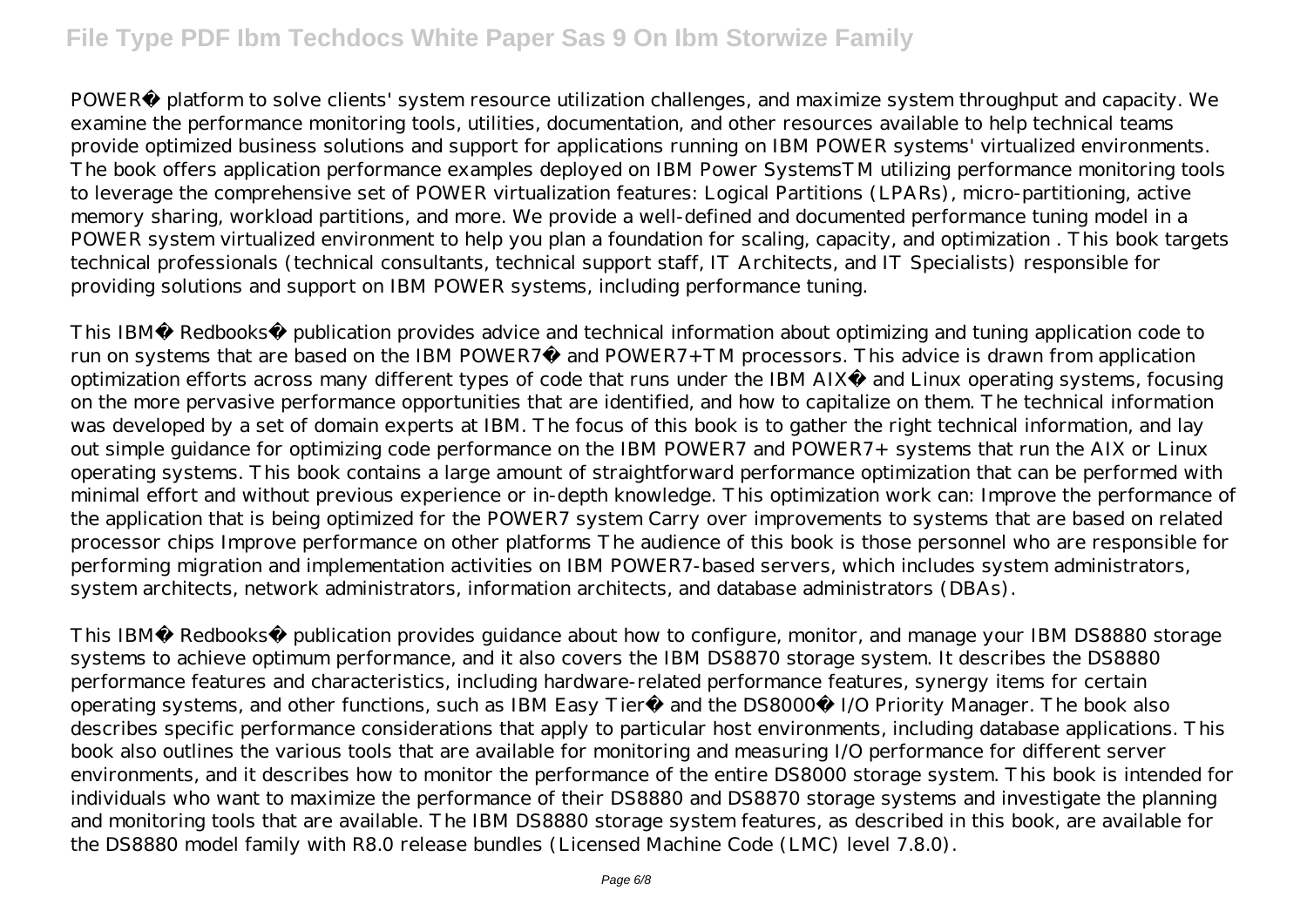This IBM® Redbooks® publication covers IBM TS7700 R4.2. The IBM TS7700 is part of a family of IBM Enterprise tape products. This book is intended for system architects and storage administrators who want to integrate their storage systems for optimal operation. Building on over 20 years of virtual tape experience, the TS7760 now supports the ability to store virtual tape volumes in an object store. The TS7700 has supported off loading to physical tape for over two decades. Off loading to physical tape behind a TS7700 is utilized by hundreds of organizations around the world. Using the same hierarchical storage techniques, the TS7700 can also off load to object storage. Given object storage is cloud based and accessible from different regions, the TS7760 Cloud Storage Tier support essentially allows the cloud to be an extension of the grid. As of the release of this document, the TS7760C supports the ability to off load to IBM Cloud Object Storage as well as Amazon S3. To learn about the TS7760 cloud storage tier function, planning, implementation, best practices, and support see IBM Redpaper IBM TS7760 R4.2 Cloud Storage Tier Guide, redp-5514 at: http://www.redbooks.ibm.com/abstracts/redp5514.html The IBM TS7700 offers a modular, scalable, and high-performance architecture for mainframe tape virtualization for the IBM Z® environment. It is a fully integrated, tiered storage hierarchy of disk and tape. This storage hierarchy is managed by robust storage management microcode with extensive self-management capability. It includes the following advanced functions: Improved reliability and resiliency Reduction in the time that is needed for the backup and restore process Reduction of services downtime that is caused by physical tape drive and library outages Reduction in cost, time, and complexity by moving primary workloads to virtual tape More efficient procedures for managing daily backup and restore processing Infrastructure simplification through reduction of the number of physical tape libraries, drives, and media TS7700 delivers the following new capabilities: TS7760C supports the ability to off load to IBM Cloud Object Storage as well as Amazon S3 8-way Grid Cloud consisting of any generation of TS7700 Synchronous and asynchronous replication Tight integration with IBM Z and DFSMS policy management Optional Transparent Cloud Tiering Optional integration with physical tape Cumulative 16Gb FICON throughput up to 4.8GB/s 8 IBM Z hosts view up to 496 8 equivalent devices Grid access to all data independent of where it exists The TS7760T writes data by policy to physical tape through attachment to high-capacity, high-performance IBM TS1150 and IBM TS1140 tape drives installed in an IBM TS4500 or TS3500 tape library. The TS7760 models are based on high-performance and redundant IBM POWER8® technology. They provide improved performance for most IBM Z tape workloads when compared to the previous generations of IBM TS7700.

This IBM® RedpaperTM publication is a comprehensive guide covering the IBM Power System E850 (8408-E8E) server that supports IBM AIX®, and Linux operating systems. The objective of this paper is to introduce the major innovative Power E850 offerings and their relevant functions: The new IBM POWER8TM processor, available at frequencies of 3.02 GHz, 3.35 GHz, and 3.72 GHz Significantly strengthened cores and larger caches Two integrated memory controllers with improved latency and bandwidth Integrated I/O subsystem and hot-pluggable PCIe Gen3 I/O slots I/O drawer expansion options offer greater flexibility Improved reliability, serviceability, and availability (RAS) functions IBM EnergyScaleTM technology that provides features such as power trending, power-saving, capping of power, and thermal measurement This publication is for professionals who want to acquire a better understanding of IBM Power SystemsTM products. The intended audience includes